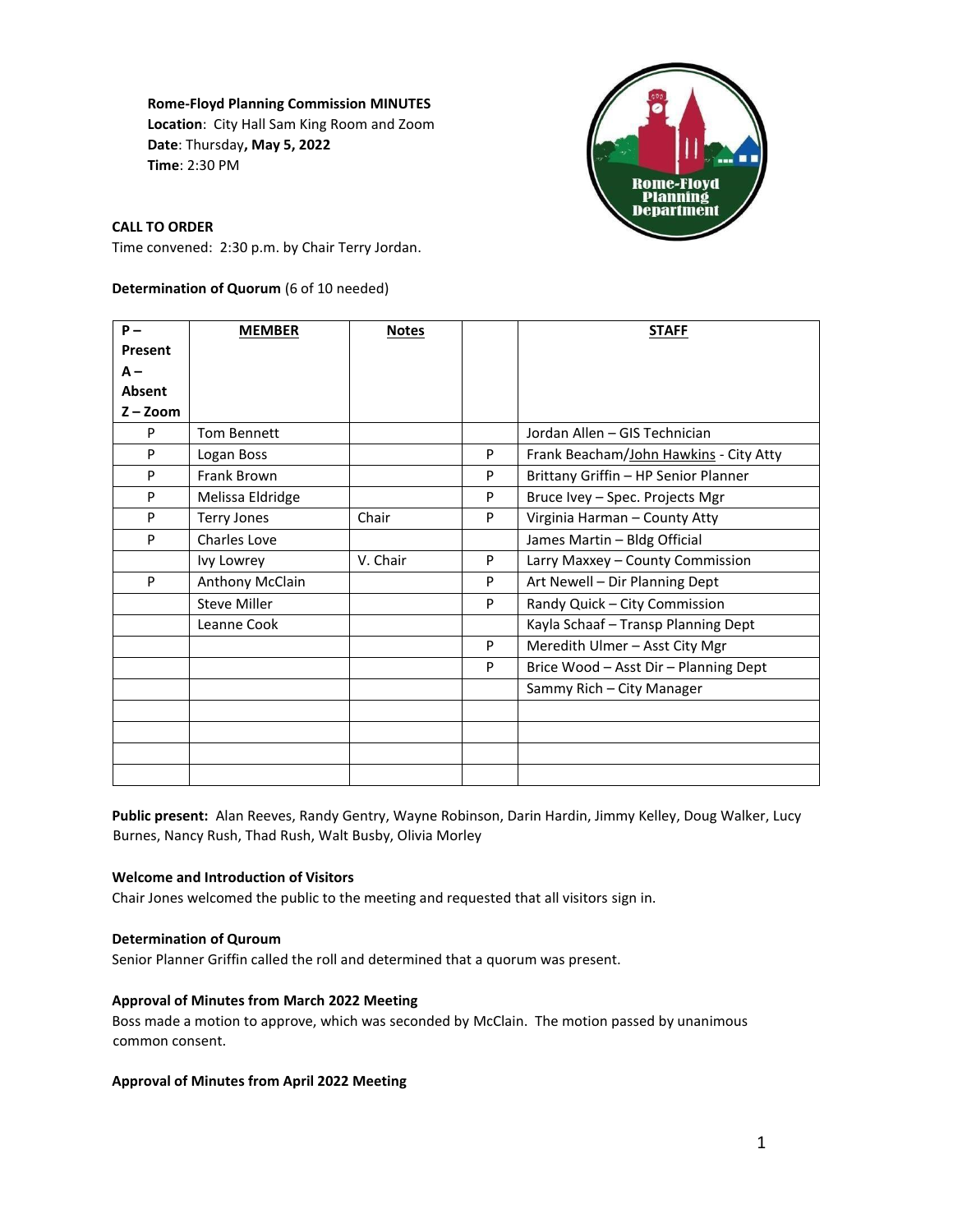Love made a motion to approve the minutes, which was seconded by Boss. The motion passed by unanimous common consent.

**A22-05-01** Annexation request for 112 Fieldwood Rd., Rome, GA. Floyd County Tax Parcel K13Y346. Zoned Suburban Residential with no requested change in zoning. Rhonda S. Wallace.

Senior Planner Brittany Griffin presented the application and staff recommendation of approval. Chair Jones opened the public hearing. There was no one present to speak in favor or in opposition to the application. Chair Jones closed the public hearing and opened the floor for discussion amongst the voting members. Charles Love

| <b>MEMBER</b>    |   | <b>MEMBER</b> | <b>MEMBER</b>       |
|------------------|---|---------------|---------------------|
| M - Motion       |   | $S - Second$  | $AB - Abstract$     |
| Tom Bennett      |   | Terry Jones   | Anthony McClain     |
| Logan Boss       | М | Charles Love  | <b>Steve Miller</b> |
| Frank Brown      |   | Ivy Lowrey    | Leanne Cook         |
| Melissa Eldridge |   |               |                     |

### **CITY OF ROME REZONING & SPECIAL USE PERMIT APPLICATIONS:**

**SUP22-05-01** Special Use Permit request for 0 Ave A, Rome, GA. Floyd County Tax Parcel J13Y479. Change in use from hotel to apartments in Community Commercial zoning district. Shree Kanthi Corporation/Jimmy Kelly. Senior Planner Griffin presented the application and the staff recommendation of approval. Chair Jones opened the public hearing. Wayne Robinson was present to speak in favor of the application. There was no one present to speak in opposition to the application. Chair Jones closed the public hearing and opened the floor for discussion amongst the voting members. Boss questioned why the staff presentation did not include the limitation that was included on the staff report. Assistant Director Wood explained that staff has required all previous applicants to meet the density requirement. Boss made a motion to approve without staff's recommended limitations. The motion was seconded by McClain and the motion passed by a voted of 7-0.

|   | <b>MEMBER</b>    | <b>MEMBER</b> | <b>MEMBER</b>        |
|---|------------------|---------------|----------------------|
|   | M - Motion       | $S - Second$  | $AB - Abstractained$ |
|   | Tom Bennett      | Terry Jones   | Anthony McClain      |
| М | Logan Boss       | Charles Love  | <b>Steve Miller</b>  |
|   | Frank Brown      | Ivy Lowrey    | Ghee Wilson          |
|   | Melissa Eldridge |               |                      |

**Z22-05-05** Rezoning request for 301 & 303 Redmond Road., Rome, GA. Floyd County Tax Parcel I13W098 and I13W099 from Neighborhood Office Commercial to Duplex Residential., Alexander Glover

Senior Planner Griffin presented the application and the staff recommendation of approval with the condition that the units face outward towards Redmond Road and Timothy Avenue. Wayne Robinson was present to speak in favor of the application and reported that he was not opposed to staff's recommendation. There was no one present to speak in opposition. Chair Jones closed the public hearing and opened the flood for discussion amongst the voting members. Frank Brown made a motion to approve, which was seconded by Anthony McClain. The motion passed 7-0.

|   | <b>MEMBER</b>    | <b>MEMBER</b> | <b>MEMBER</b>         |
|---|------------------|---------------|-----------------------|
|   | M - Motion       | $S - Second$  | <b>AB</b> – Abstained |
|   | Tom Bennett      | Terry Jones   | Anthony McClain       |
|   | Logan Boss       | Charles Love  | <b>Steve Miller</b>   |
| м | Frank Brown      | Ivy Lowrey    | Leanne Cook           |
|   | Melissa Eldridge |               |                       |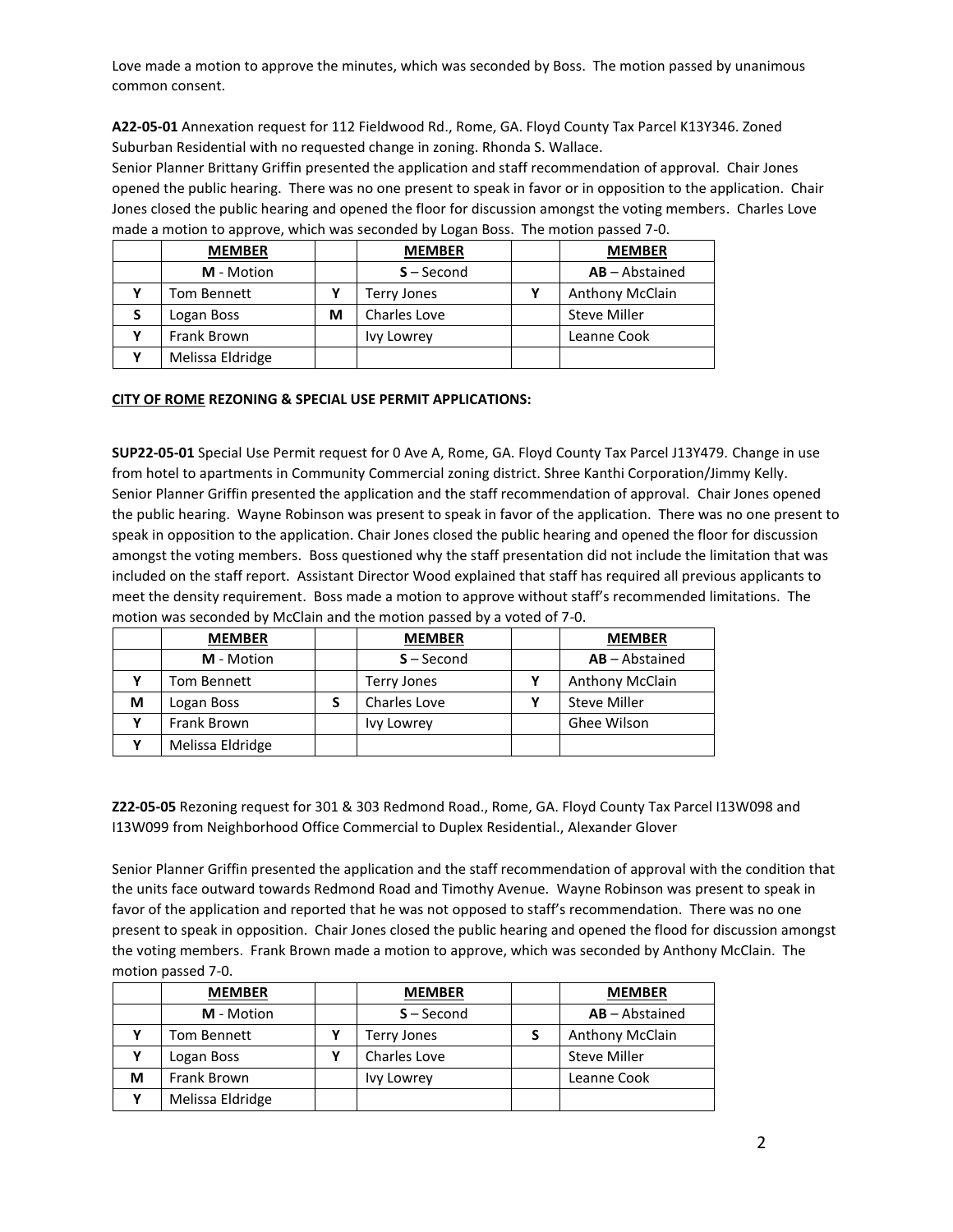**Z22-05-04** Request rezoning at 14 & 15 Commerce Court., Rome, GA. Floyd County Tax Parcel J15W250 & J15W-251 from Heavy Commercial to Light Industrial. Larry & Barry Alford.

Senior Planner Griffin presented the application and the staff recommendation of approval. Chair Jones opened the public hearing but there was no one present to speak in favor or opposition to the request. Chair Jones closed the public hearing and opened the floor for discussion amongst the voting members. Logan Boss made a motion to approve, which was seconded by Charles Love. The motion passed 7-0.

|   | <b>MEMBER</b>    | <b>MEMBER</b> | <b>MEMBER</b>        |
|---|------------------|---------------|----------------------|
|   | M - Motion       | $S - Second$  | $AB - Abstractained$ |
|   | Tom Bennett      | Terry Jones   | Anthony McClain      |
| М | Logan Boss       | Charles Love  | <b>Steve Miller</b>  |
|   | Frank Brown      | Ivy Lowrey    | Leanne Cook          |
|   | Melissa Eldridge |               |                      |

**Z22-05-03** Rezoning from Office Institutional to Suburban Residential at 0 Burnett Circle. Floyd County Tax Parcel (portion thereof, as shown by plat by Kenneth Reynolds) H13J130 Childs & Fountain Investments, LLC Senior Planner Griffin presented the application and staff recommendation of approval. Chair Jones opened the public hearing. Walt Busby was present to speak on behalf of the application. There was no one present to speak in opposition. Chair Jones closed the public hearing and opened the floor for discussion amongst the voting members. McClain made a motion to approve, which was seconded by Boss. The motion passed 7-0.

| <b>MEMBER</b>    | <b>MEMBER</b> |   | <b>MEMBER</b>       |
|------------------|---------------|---|---------------------|
| M - Motion       | $S - Second$  |   | $AB - Abstract$     |
| Tom Bennett      | Terry Jones   | M | Anthony McClain     |
| Logan Boss       | Charles Love  |   | <b>Steve Miller</b> |
| Frank Brown      | Ivy Lowrey    |   | Leanne Cook         |
| Melissa Eldridge |               |   |                     |

# **FLOYD COUNTY REZONING & SPECIAL USE PERMIT APPLICATIONS**

**Z22-04-04, SUP22-05-03** For property at 8 Circle Drive, Floyd County Tax Parcel J16Y023, Applicant/Owner: Misty Carroll Requests rezoning from Duplex-Residential (D-R) to Suburban Residential (S-R), as well as an SUP for a manufactured home.

Senior Planner Griffin presented the application and the staff recommendation of approval with the condition that the proposed home obtain any/all variances needed. There was no one present to speak in favor of the application or in opposition. Chair Jones closed the public hearing and opened the floor for discussion amongst the voting members. Boss asked staff for clarification regarding the condition that staff placed on its approval. Senior Planner Griffin explained that the parcel with two frontages and two front setbacks was so narrow that the two front setbacks almost overlapped almost making the parcel undevelopable. Boss made a motion to approve with staff's condition which was seconded by Bennett. The motion passed 7-0.

|   | <b>MEMBER</b>    | <b>MEMBER</b> | <b>MEMBER</b>        |
|---|------------------|---------------|----------------------|
|   | M - Motion       | $S - Second$  | $AB - Abstractained$ |
|   | Tom Bennett      | Terry Jones   | Anthony McClain      |
| М | Logan Boss       | Charles Love  | <b>Steve Miller</b>  |
|   | Frank Brown      | Ivy Lowrey    | Leanne Cook          |
|   | Melissa Eldridge |               |                      |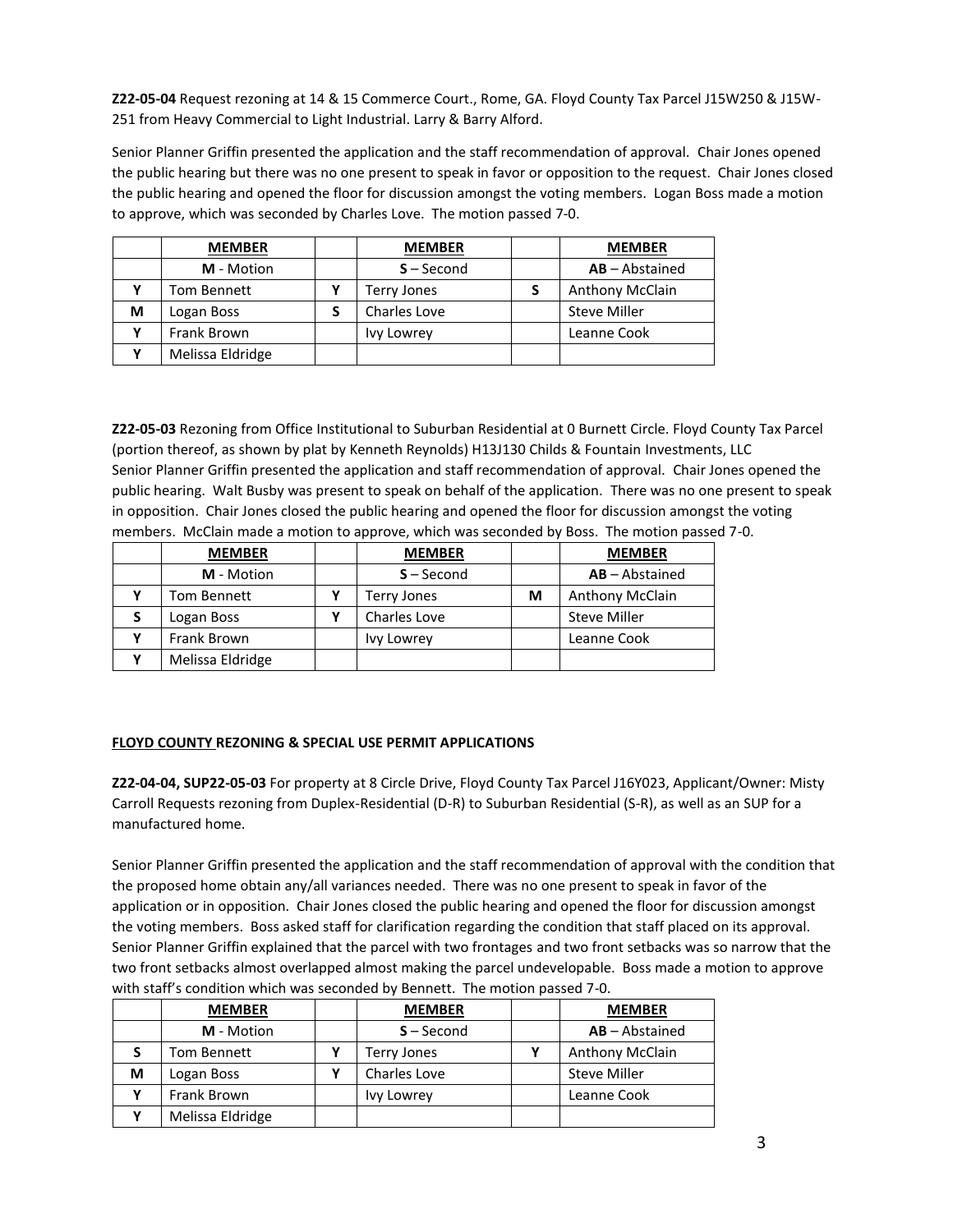**SUP22-04-01, Z22-04-03** For property at 125 Davis Road, Floyd County Tax Parcel F18027, F18026 and F18025, Applicant/Owner: Alan Reeves/Big Cedar Festival Groups LLC Requests rezoning from Suburban Residential (S-R) to Agricultural Residential (A-R) and a special use permit for an event venue.

Senior Planner Griffin presented the application and staff recommendation of approval for the rezoning and approval with the condition that any/all variances be obtained for the SUP. Chair Jones opened the public hearing. Alan Reeves was present to speak on behalf of the application, stating that this had been an event venue for 40 years and wanted to be able to host more than two events per year, which are currently a motorcycle rally which funds the Cave Spring DDA and a mushroom festival. There was no one present to speak in opposition. Chair Jones closed the public hearing and opened the floor for discussion amongst the voting members. McClain questioned the variances need. Director Newell and Senior Planner Griffin discussed the list of limitations from the ULDC as found in Article 4.1.16. These are the items that Reeves will need a variance from. Griffin explained that Reeves cannot get variances for the amplified loudspeaker requirement, the 14-day limit, the 11:00 limitation for events. Brown questioned the parking situation. Senior Planner Griffin explained that parking occurs along the fence and tree lines. Love made a motion to approve the rezoning, which was seconded by Boss. The motion passed 7-0.

| <b>MEMBER</b>    |   | <b>MEMBER</b>      | <b>MEMBER</b>        |
|------------------|---|--------------------|----------------------|
| M - Motion       |   | $S - Second$       | $AB - Abstractained$ |
| Tom Bennett      |   | <b>Terry Jones</b> | Anthony McClain      |
| Logan Boss       | М | Charles Love       | <b>Steve Miller</b>  |
| Frank Brown      |   | Ivy Lowrey         | Leanne Cook          |
| Melissa Eldridge |   |                    |                      |

McClain questioned staff's comment about an existing residence near the property. Reeves explained the location of the nearest residence as being a manufactured home, near the intersection of Davis Road and Cave Spring Road. Love made a motion to approve, which was seconded by Boss. Brown wanted to confirm that the planning commission could not rule on the request for the ability to have overnight events. Staff confirmed that the planning commission could not restrict. Ex-Officio Maxxey questioned how traffic would be addressed. Reeves stated the size of the property is self-limiting in terms of the size of the events. Love commented that this use existed prior to the ULDC. The motion passed 7-0.

| <b>MEMBER</b>    |   | <b>MEMBER</b> | <b>MEMBER</b>          |
|------------------|---|---------------|------------------------|
| M - Motion       |   | $S - Second$  | $AB - Abstractained$   |
| Tom Bennett      |   | Terry Jones   | <b>Anthony McClain</b> |
| Logan Boss       | М | Charles Love  | <b>Steve Miller</b>    |
| Frank Brown      |   | Ivy Lowrey    | Leanne Cook            |
| Melissa Eldridge |   |               |                        |

Director Newell asked that the commission make a motion to remove application Z22-04-07. Brown made a motion, which was seconded by McClain and passed by common consent.

**Z22-05-01** Rezoning request from Heavy Industrial to Light Industrial at O Calhoun Hwy/W. Hermitage Rd. Floyd County Tax Parcel L11Z003 W. Frank Barron/Hermitage Partners LLC

Senior Planner Griffin presented the application and the staff recommendation of approval. Chair Jones opened the public hearing. Darren Hardin was present to speak on behalf of the application. Lucy Burnes was present to speak in opposition stating that she would like to protect the character of the historic farm and would like to see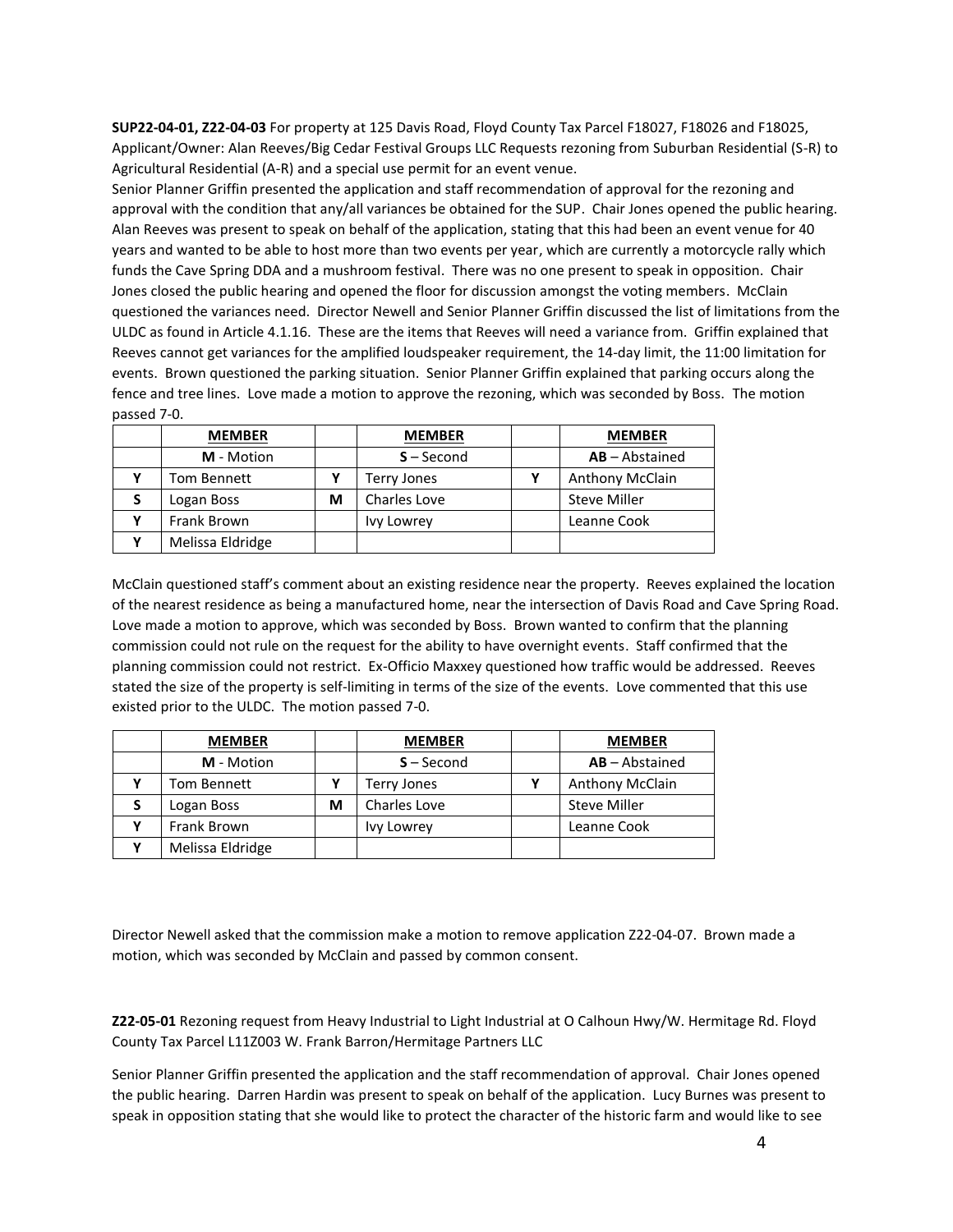an increased setback or buffer. Chair Jones closed the public hearing and opened the floor for discussion amongst the voting members.

| <b>MEMBER</b>    |   | <b>MEMBER</b> | <b>MEMBER</b>        |
|------------------|---|---------------|----------------------|
| M - Motion       |   | $S - Second$  | $AB - Abstractained$ |
| Tom Bennett      |   | Terry Jones   | Anthony McClain      |
| Logan Boss       | М | Charles Love  | <b>Steve Miller</b>  |
| Frank Brown      |   | Ivy Lowrey    | Leanne Cook          |
| Melissa Eldridge |   |               |                      |

**Z22-05-02** Rezoning request from Community Commercial to Suburban Residential at 23 Melody Lane NW. Floyd County Tax Parcel H13X207 Southern Willow Properties, LLC/Trent McMurtrey

Senior Planner Griffin presented the application and staff recommendation of approval. Chair Jones opened the public hearing. There was no one present to speak in favor or opposition to the request. Chair Jones closed the public hearing and opened the floor for discussion amongst the voting members. McClain made a motion to approve, which was seconded by Boss. The motion passed 7-0.

| <b>MEMBER</b>    |   | <b>MEMBER</b> |   | <b>MEMBER</b>          |
|------------------|---|---------------|---|------------------------|
| M - Motion       |   | $S - Second$  |   | $AB - Abstractained$   |
| Tom Bennett      |   | Terry Jones   | M | <b>Anthony McClain</b> |
| Logan Boss       | М | Charles Love  |   | <b>Steve Miller</b>    |
| Frank Brown      |   | Ivy Lowrey    |   | Leanne Cook            |
| Melissa Eldridge |   |               |   |                        |

**SUP22-05-02** Special Use Permit request for 3142 Maple Road, S.E., Rome, GA. Floyd County Tax Parcel J16X283. To allow for the development of miniature warehouses. RBG Rentals,LLC/John Husser

Senior Planner Griffin presented the application and Assistant Director Wood explained the staff recommendation of approval with multiple conditions. Chair Jones opened the public hearing. Randy Gentry was present to speak on behalf of the application, explaining his plans and acknowledging that he was okay with staff's conditions. There was no one present to speak in opposition. Chair Jones closed the public hearing and opened the floor for discussion amongst the voting members. Love made a motion to approve with staff's conditions, which was seconded by Brown. The motion passed 7-0.

| <b>MEMBER</b>    |   | <b>MEMBER</b> | <b>MEMBER</b>        |
|------------------|---|---------------|----------------------|
| M - Motion       |   | $S - Second$  | $AB - Abstractained$ |
| Tom Bennett      |   | Terry Jones   | Anthony McClain      |
| Logan Boss       | М | Charles Love  | <b>Steve Miller</b>  |
| Frank Brown      |   | Ivy Lowrey    | Leanne Cook          |
| Melissa Eldridge |   |               |                      |

**Z22-05-06** Rezoning from Community Commercial to Suburban Residential for 1806 C Pleasant Valley Road, Silver Creek, GA 30173. Floyd County Tax Parcel L17140. Larry Lemming

Senior Planner Griffin presented the application and the staff recommendation of approval. Chair Jones opened the public hearing. Larry Lemming was present to speak on behalf of the application. There was no one present to